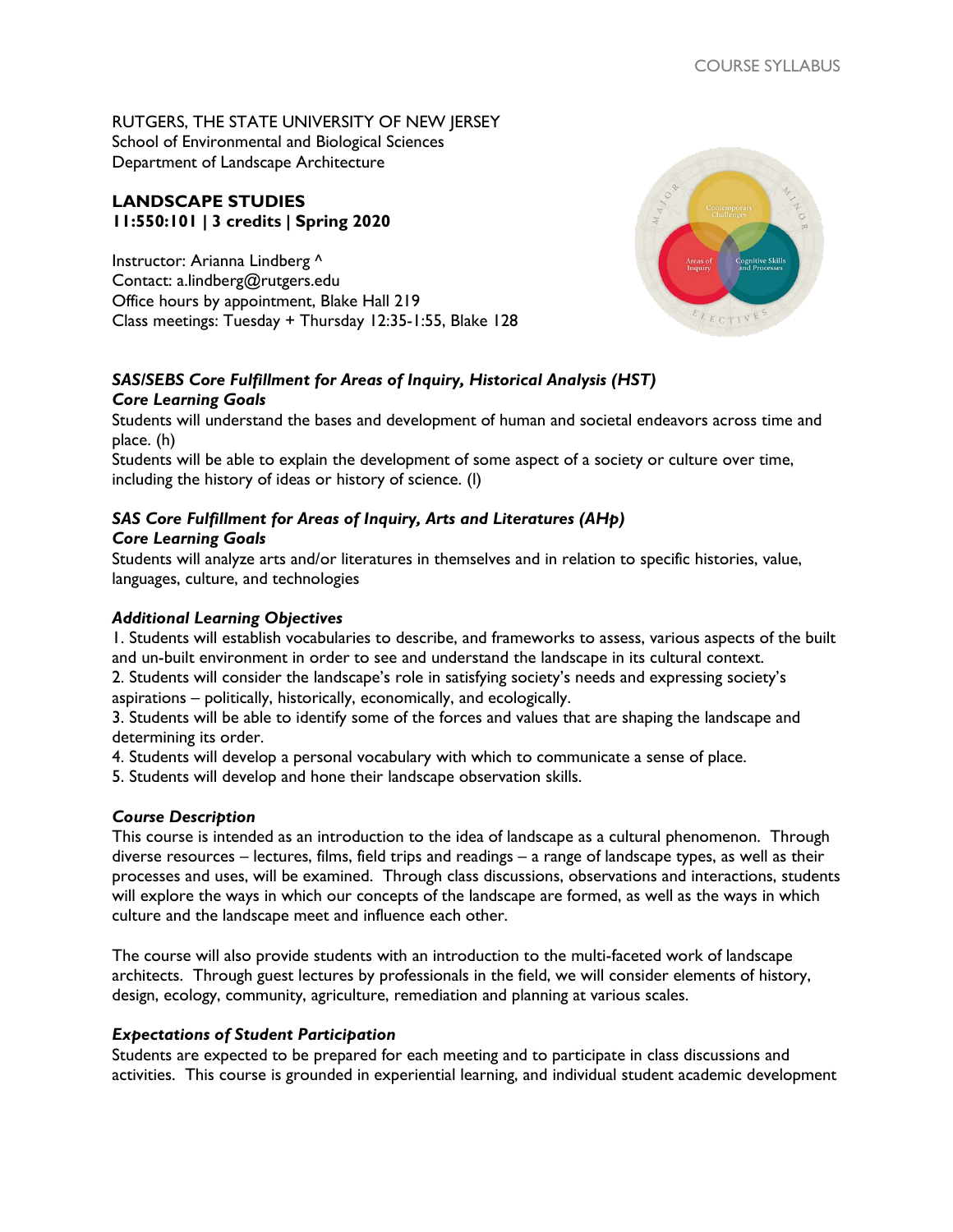depends on the exposure to and assimilation of information related to the course topic, as well as the application of this information through hands-on involvement and interaction.

#### *Attendance*

A minimum level of participation is defined as being in attendance for the entire duration of a class session, and it is the student's responsibility to be in attendance for all lectures and field trips. More than three unexcused absences will result in a step reduction of the student's semester grade (e.g. a semester grade of a B would be reduced to a C+). Each additional three absences will result in another step reduction.

#### *Absence + Lateness Policy (specific to this course)*

Students are expected to be in class at the time it is scheduled to begin. Three instances of lateness of more than ten minutes at the beginning of class will count as one unexcused absence. An absence is excused only if it has received prior permission from the instructor. Please use the University's selfreporting absence forum or email the instructor directly. If a note or call is received after the class has met, it will be considered an unexcused absence. In the event of an absence, the student is responsible for making up any missed work, getting assignments from the instructor or a fellow classmate, and submitting assigned work on time.

#### *Outings/Field Trips*

Several outings/field trips are scheduled during the semester. Advance notice will be provided and participation is required.

#### *Readings*

There is no required text; however, students will be responsible for accessing readings posted to Sakai. Weekly readings are assigned on Thursdays, unless otherwise noted on the schedule. Reading responses, posted to Sakai Forums, are due by 8pm the following Monday. Readings and responses will be discussed in class on Tuesdays in small groups and as a class. Reading notes should also be recorded in student course notes for final essay reference.

## *Due Dates*

Except for circumstances truly beyond the student's control, all assignments are due at the dates and times specified throughout the semester. Assignments that are incomplete on the due date should still be submitted on that date to receive partial credit. Any work submitted late will be penalized a letter grade for each day past due.

#### *Final Exam*

The final exam will be a take-home essay, due on the date specified during exam week.

#### *Work Becomes Department Property*

Submitted imagery or written papers for any project assigned in Landscape Architecture courses are considered the property of the Department and may be retained in its archives for exhibition and accreditation purposes.

## *Grading/Evaluation*

The final grade will be based upon the following percentages:

| Participation + In-class assignments | <b>20%</b>      |
|--------------------------------------|-----------------|
| <b>Reading Responses</b>             | 25%             |
| Essays $(2)$                         | 30 <sup>%</sup> |
| Final Exam                           | 25%             |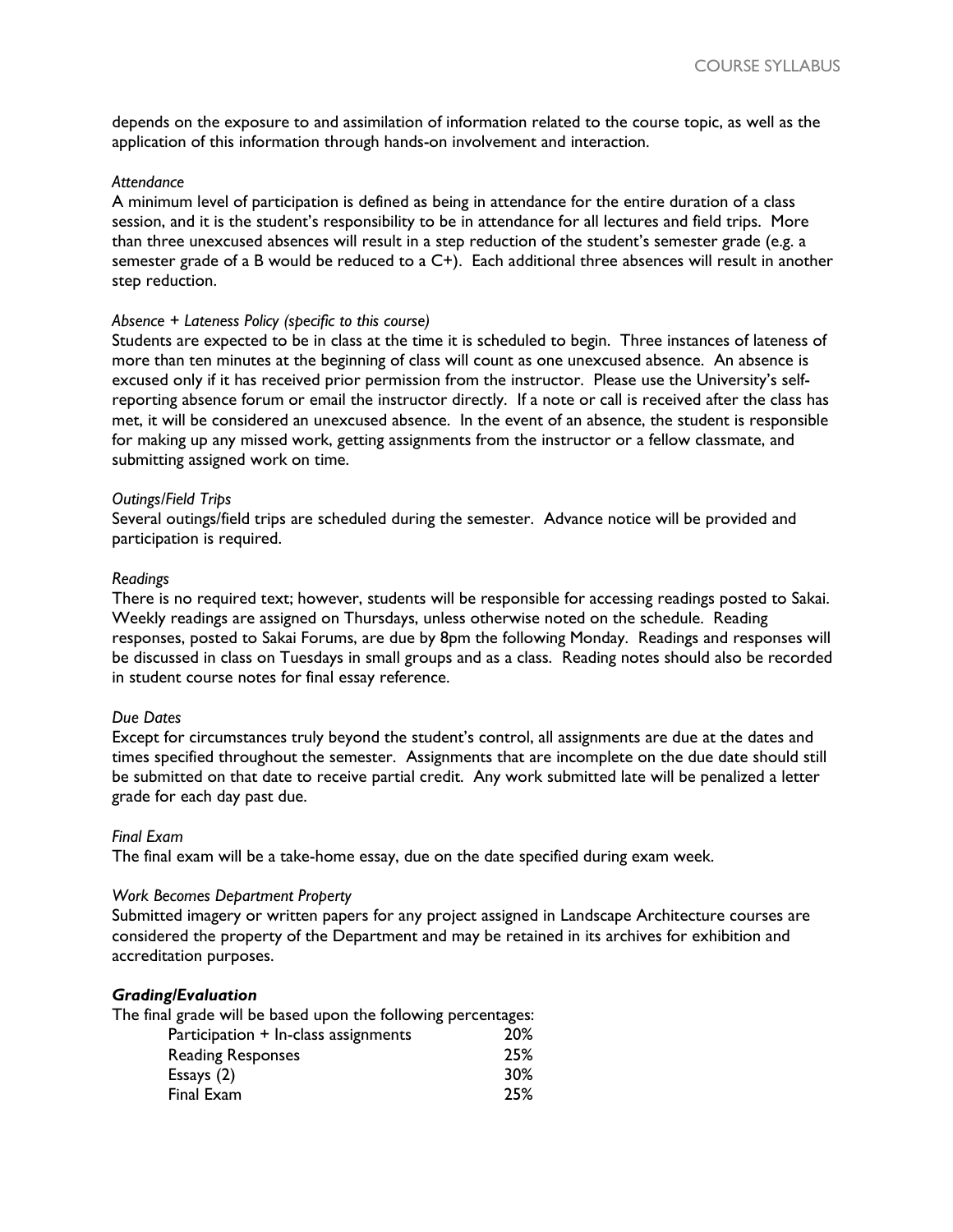#### *Departmental Grading Guidelines*

While the assignment of grades is ultimately the purview of the instructor, the department uses the following guideline for understanding appropriate grading in its courses:

**A** – Outstanding –This not only means fulfilling the requirements but impressing and going beyond the initial expectations and assigned elements of the project. The student has demonstrated a superior grasp of the subject matter coupled with a high degree of creative or logical expression, individual initiative, and a strong ability to present these ideas in an organized and analytical manner.

**B** – Very Good – The student has demonstrated a solid grasp of the material with an ability to organize and examine the material in an organized, critical, and constructive manner. The projects and in‐class performance reveal a solid understanding of the techniques, issues and related theories, with some additional work completed. **C** – Acceptable –The student has shown a moderate ability to grasp concepts and theories for the class, producing work that, while basically adequate, is not in any way exceptional. The performance in class displays a basic familiarity with the relevant literature and techniques.

**D** – Unacceptable – The work demonstrates a minimal understanding of the fundamental nature of the material or the assignment with a performance that does not adequately examine the course material critically or constructively.

**F** – Failure – The student has demonstrated a lack of understanding or familiarity with course concepts and materials. Their performance has been inadequate. Failure is often the result of limited effort and poor attendance which may indicate that the student is not in the proper field of study.

#### *Academic Integrity*

The University's policy on Academic Integrity is available at [http://academicintegrity.rutger.edu/academic](http://academicintegrity.rutger.edu/academic-integrity-policy)[integrity-policy.](http://academicintegrity.rutger.edu/academic-integrity-policy) The principles of academic integrity require that a student:

- Properly acknowledge and cite all use of the ideas, results, or words of others
- Properly acknowledge all contributors to a given piece of work
- Make sure that all work submitted as his or her own in a course or other academic activity is produced without the aid of impermissible materials or impermissible collaboration
- Obtain all data or results by ethical means and report them accurately without suppressing any results inconsistent with his or her interpretation or conclusions
- Treat all other students in an ethical manner, respecting their integrity and right to pursue their educational goals without interference. This requires that a student neither facilitate academic dishonesty by others nor obstruct their academic progress
- Uphold the canons of the ethical or professional code of the profession for which he or she is preparing

Adherence to these principles is necessary in order to ensure that:

- Everyone is given proper credit for his or her ideas, words, results and other scholarly accomplishments
- All student work is fairly evaluated and no student has an inappropriate advantage over other
- The academic and ethical development of all students is fostered
- The reputation of the University for integrity in its teaching, research, and scholarship is maintained and enhanced

Failure to uphold these principles of academic integrity threatens both the reputation of the University and the value of the degrees awarded to its students. Every member of the University community therefore bears a responsibility for ensuring that the highest standards of academic integrity are upheld.